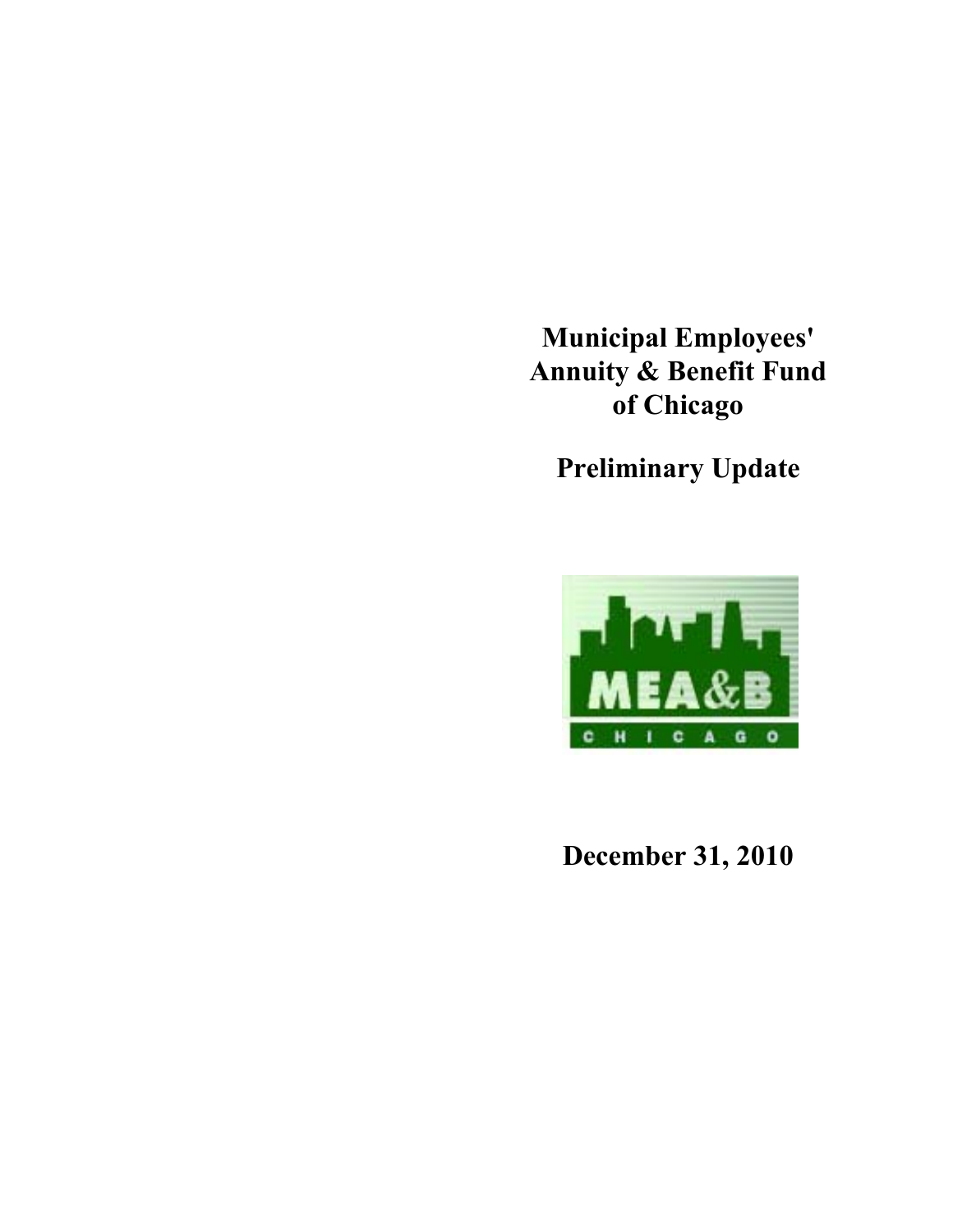## **Preliminary Market Values**

**December 31, 2010**

| <b>Asset Class</b>                 | <b>Investment Manager</b>        | <b>Market Values</b> | Allocation | <b>Target</b> |
|------------------------------------|----------------------------------|----------------------|------------|---------------|
| Fixed Income - Index               | Northern Trust                   | \$911                | $0.0\%$    |               |
| Fixed Income - Enhanced Index      | Neuberger Berman                 | \$275,922,588        | 5.3%       |               |
| Fixed Income - Core                | LM Capital                       | \$344,308,606        | 6.6%       | 20.0%         |
| Fixed Income - Core                | <b>UBS</b>                       | \$101,182,077        | 1.9%       |               |
| Fixed Income - Intermediate        | Segall, Bryant, & Hamill         | \$316,992,177        | 6.0%       |               |
| Fixed Income - High Yield          | MacKay Shields                   | \$105,040,742        | $2.0\%$    |               |
| Fixed Income - Opportunistic       | <b>RBC</b> Global                | \$67,317,350         | 1.3%       |               |
| Fixed Income - Senior Loan         | Symphony                         | \$88,050,203         | 1.7%       | 5.0%          |
| Fixed Income - Workout             | UBS - (Legacy UBS/Alliance)      | \$481,451            | $0.0\%$    |               |
| <b>Total Fixed Income</b>          |                                  | \$1,299,296,104      | 24.7%      | 25.0%         |
| All-Cap Core Equity                | FIS Group                        | \$139,176,968        | 2.6%       | 2.0%          |
| Large-Cap Value Equity             | <b>Great Lakes</b>               | \$126,036,408        | 2.4%       | 2.0%          |
| Large-Cap Value Equity             | Wellington                       | \$119,708,970        | 2.3%       | 2.0%          |
| Large-Cap Core Equity              | Rhumbline                        | \$385,319,109        | 7.3%       | 5.0%          |
| Large-Cap Growth Equity            | CastleArk                        | \$144,464,142        | 2.7%       | 2.0%          |
| Large-Cap Growth Equity            | Holland                          | \$143,449,182        | 2.7%       | 2.0%          |
| Mid-Cap Core Equity                | Earnest                          | \$85,397,981         | 1.6%       | 1.7%          |
| Mid-Cap Growth Equity              | William Blair                    | \$94,161,119         | 1.8%       | 1.7%          |
| Mid-Cap Growth Equity              | Geneva Capital                   | \$100,882,442        | 1.9%       | 1.7%          |
| Mid-Cap Growth Equity              | Rhumbline                        | \$87,373,105         | 1.7%       |               |
| SMID-Cap Value Equity              | Ariel                            | \$133,665,298        | 2.5%       | 2.5%          |
| Small-Cap Value Equity             | Keeley                           | \$153,534,340        | 2.9%       | 2.5%          |
| <b>Total U.S. Equity</b>           |                                  | \$1,713,169,065      | 32.6%      | 25.0%         |
| <b>International Core Equity</b>   | NTGI ACWI ex. U.S.               | \$322,087,618        | 6.1%       |               |
| International Value Equity         | <b>LSV</b>                       | \$103,210,355        | 2.0%       |               |
| International Growth Equity        | MacKay Shields                   | \$146,659,751        | 2.8%       | 13.0%         |
| <b>International Growth Equity</b> | Walter Scott                     | \$145,497,644        | 2.8%       |               |
| Int'l Small-Cap Equity             | NTGI Small-Cap International     | \$287,712,618        | 5.5%       | $5.0\%$       |
| Int'l Emerging Core Equity         | William Blair                    | \$166,544,836        | 3.2%       | 2.0%          |
| <b>Transition Management</b>       | <b>Global Transition Account</b> | \$50,027,083         | 1.0%       |               |
| <b>Total International Equity</b>  |                                  | \$1,221,739,906      | 23.3%      | 20.0%         |
| Hedged Equity Fund of Funds        | K <sub>2</sub> Advisors          | \$251,744,120        | 4.8%       | 5.0%          |
| Hedged Equity Fund of Funds        | Rock Creek                       | \$254,280,987        | 4.8%       | $5.0\%$       |
| <b>Total Hedged Equity</b>         |                                  | \$506,025,107        | 9.6%       | 10.0%         |
| <b>Total Private Equity</b>        |                                  | \$170,908,410        | 3.3%       | $10.0\%$      |
| <b>Total Real Estate</b>           |                                  | \$260,994,186        | 5.0%       | $10.0\%$      |
| Cash                               | Various Cash Accounts            | \$81,456,252         | 1.6%       |               |
| <b>Total Cash Equivalents</b>      |                                  | \$81,456,252         | 1.6%       | $0.0\%$       |
| <b>TOTAL PORTFOLIO</b>             |                                  | \$5,253,589,029      | 100.0%     | $100.0\%$     |

<sup>1</sup> Market value estimated using December 2010 preliminary return.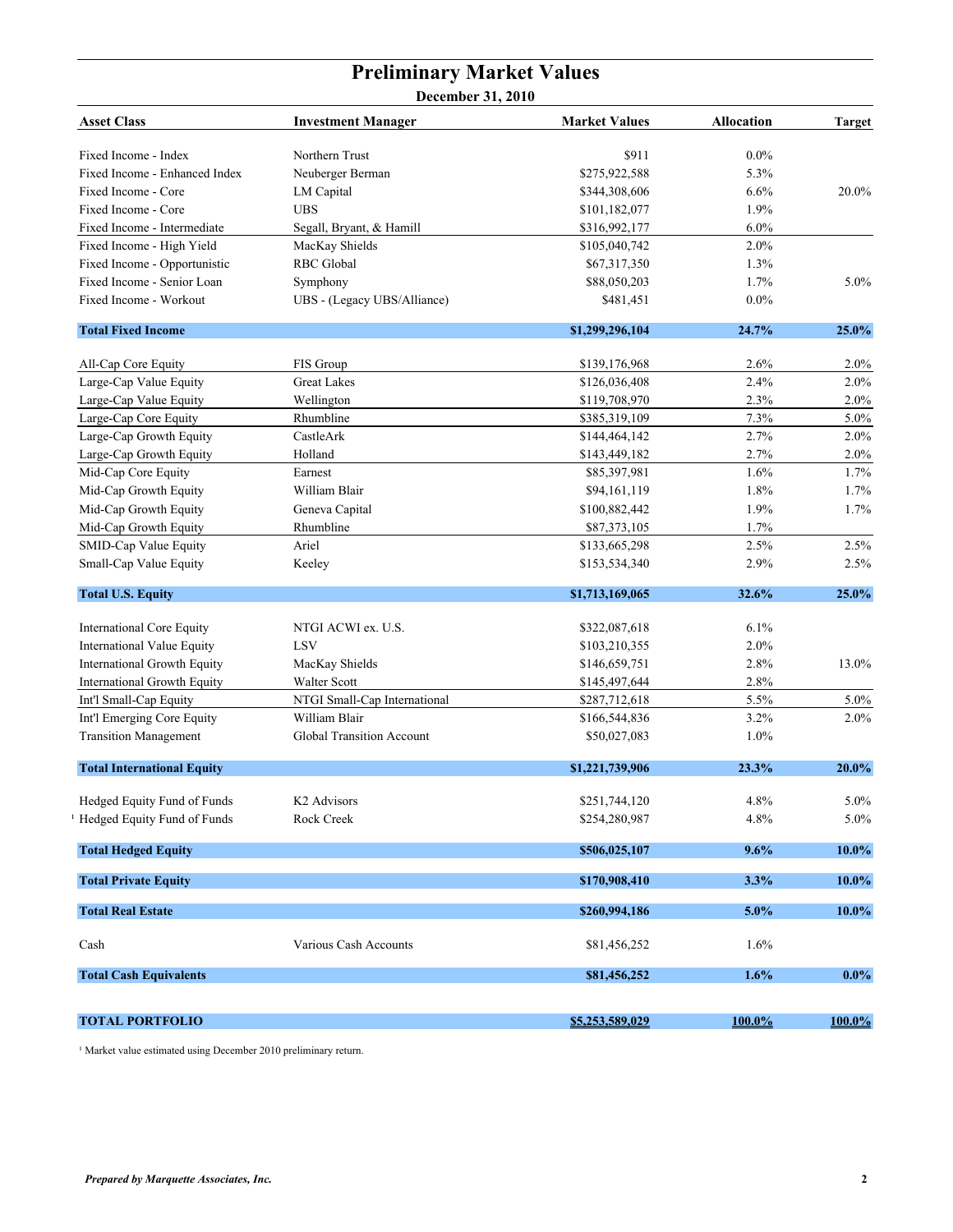# **Total Fund Preliminary Performance (Net of Fees)\***

**December 31, 2010**

Т

|                                                      |              | Annualized     |                |                   |                    |                 | <b>Calendar Year</b> |                |                |                      |              |                |
|------------------------------------------------------|--------------|----------------|----------------|-------------------|--------------------|-----------------|----------------------|----------------|----------------|----------------------|--------------|----------------|
|                                                      | <b>Month</b> | <b>YTD</b>     | 1 Year         | 2 Year            | 3 Year             | 4 Year          | 5 Year               | 2010           | 2009           | 2008                 | 2007         | 2006           |
| <b>Total Fund - Gross</b><br><b>Total Fund - Net</b> | 4.1%<br>4.1% | 13.7%<br>13.4% | 13.7%<br>13.4% | 16.7%<br>16.4%    | $-0.8%$<br>$-1.2%$ | $1.2\%$<br>0.9% | 3.5%<br>3.1%         | 13.7%<br>13.4% | 19.8%<br>19.5% | $-28.4%$<br>$-28.7%$ | 7.6%<br>7.3% | 13.0%<br>12.7% |
| <b>Benchmark</b><br>Actuarial Rate of Return         | $---$        | 8.0%           | 8.0%           | 8.0%              | $8.0\%$            | 8.0%            | 8.0%                 | 8.0%           | 8.0%           | 8.0%                 | $8.0\%$      | 8.0%           |
| <b>Total Fixed Income Composite</b>                  | $-0.7%$      | 8.2%           | 8.2%           | 10.4%             | $5.2\%$            | 5.3%            | $5.2\%$              | $8.2\%$        | 12.5%          | $-4.6%$              | 5.3%         | 4.6%           |
| <b>Benchmark</b><br>BarCap Aggregate                 | $-1.1\%$     | 6.5%           | 6.5%           | 6.2%              | 5.9%               | 6.2%            | 5.8%                 | 6.5%           | 5.9%           | 5.2%                 | 7.0%         | 4.3%           |
| <b>Total U.S. Equity Composite</b>                   | 6.7%         | 20.9%          | 20.9%          | 27.6%             | 0.1%               | 1.5%            | 3.7%                 | 20.9%          | 34.7%          | $-38.7%$             | 5.4%         | 12.8%          |
| <b>Benchmark</b><br>Wilshire 5000                    | $6.9\%$      | 17.2%          | 17.2%          | 22.6%             | $-1.9%$            | $-0.1\%$        | 2.9%                 | 17.2%          | 29.4%          | $-37.3%$             | 5.7%         | 15.9%          |
| <b>Total International Equity Composite</b>          | 8.1%         | 15.7%          | 15.7%          | 28.2%             | 1.5%               | 4.7%            | 9.4%                 | 15.7%          | 42.1%          | $-36.6%$             | 14.4%        | 30.0%          |
| <b>Benchmark</b><br><b>MSCI EAFE</b>                 | 8.1%         | 7.8%           | 7.8%           | 19.2%             | $-7.0\%$           | $-2.8%$         | 2.5%                 | 7.8%           | 31.8%          | $-43.4%$             | 11.2%        | 26.3%          |
| <b>Total Hedge Fund Composite</b>                    | 2.4%         | 5.3%           | 5.3%           | $\qquad \qquad -$ | ---                | ---             | ---                  | 5.3%           | $---$          | ---                  | ---          | ---            |
| <b>Benchmark</b><br><b>HFRX Hedged Equity</b>        | 5.2%         | 8.9%           | 8.9%           | 11.0%             | $-2.8%$            | $-1.3%$         | 0.7%                 | 8.9%           | 13.1%          | $-25.5%$             | 3.2%         | 9.2%           |

\* Current Data is preliminary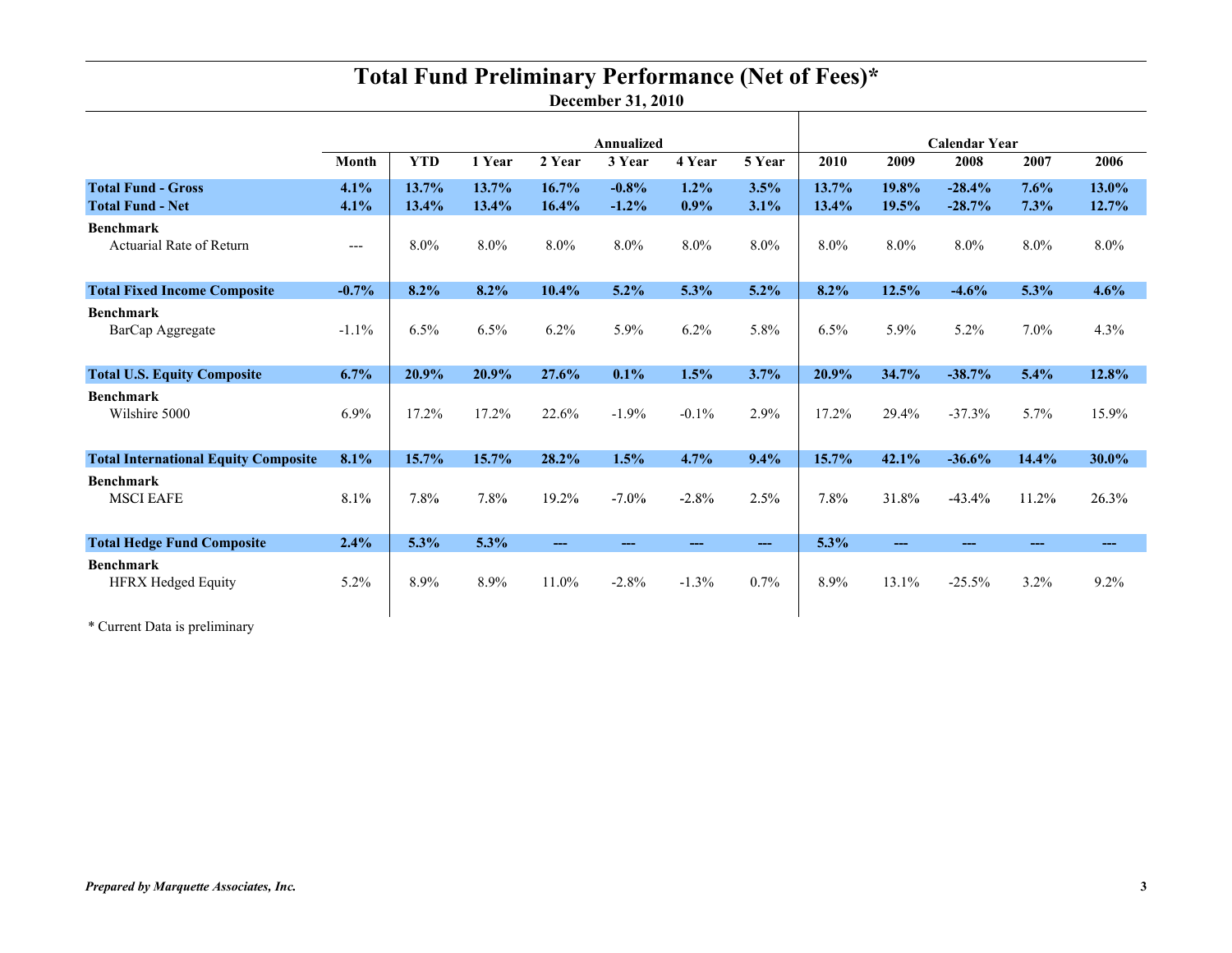|                                                      |         | <b>Annualized</b> |        |        |         |        | <b>Calendar Year</b> |       |       |          |      |       |
|------------------------------------------------------|---------|-------------------|--------|--------|---------|--------|----------------------|-------|-------|----------|------|-------|
|                                                      | Month   | <b>YTD</b>        | 1 Year | 2 Year | 3 Year  | 4 Year | 5 Year               | 2010  | 2009  | 2008     | 2007 | 2006  |
| <b>Core Fixed Income</b>                             |         |                   |        |        |         |        |                      |       |       |          |      |       |
| <b>LM Capital</b>                                    | $-1.3%$ | 6.3%              | 6.3%   | ---    | ---     | ---    | ---                  | 6.3%  | ---   |          | ---  |       |
| <b>UBS</b>                                           | $-0.5%$ | ---               | $---$  | $---$  | $- - -$ | $---$  | $---$                | ---   | ---   |          | ---  |       |
| <b>Benchmark</b><br>BarCap Aggregate                 | $-1.1%$ | 6.5%              | 6.5%   | 6.2%   | 5.9%    | 6.2%   | 5.8%                 | 6.5%  | 5.9%  | 5.2%     | 7.0% | 4.3%  |
| <b>Index Fixed Income</b>                            |         |                   |        |        |         |        |                      |       |       |          |      |       |
| <b>Northern Trust</b>                                | $0.0\%$ | 6.8%              | 6.8%   | 7.2%   | 5.5%    | 5.9%   | 5.6%                 | 6.8%  | 7.6%  | 2.3%     | 6.8% | 4.4%  |
| <b>Benchmark</b><br>BarCap Aggregate                 | $-1.1%$ | 6.5%              | 6.5%   | 6.2%   | 5.9%    | 6.2%   | 5.8%                 | 6.5%  | 5.9%  | 5.2%     | 7.0% | 4.3%  |
| <b>Enhanced Index Fixed Income</b>                   |         |                   |        |        |         |        |                      |       |       |          |      |       |
| <b>Neuberger Berman</b>                              | $-0.8%$ | 8.8%              | 8.8%   | 10.9%  | 6.6%    | 6.5%   | 6.1%                 | 8.8%  | 13.0% | $-1.7%$  | 6.2% | 4.5%  |
| <b>Benchmark</b><br>BarCap Aggregate                 | $-1.1%$ | 6.5%              | 6.5%   | 6.2%   | 5.9%    | 6.2%   | 5.8%                 | 6.5%  | 5.9%  | 5.2%     | 7.0% | 4.3%  |
| <b>Intermediate Fixed Income</b>                     |         |                   |        |        |         |        |                      |       |       |          |      |       |
| Segall, Bryant, & Hamill                             | $-1.3%$ | 6.8%              | 6.8%   | ---    | ---     | ---    | ---                  | 6.8%  | ---   |          | ---  | ---   |
| <b>Benchmark</b><br>BarCap Intermediate Gov't/Credit | $-1.3%$ | 5.9%              | 5.9%   | 5.6%   | 5.4%    | 5.9%   | 5.5%                 | 5.9%  | 5.2%  | 5.1%     | 7.4% | 4.1%  |
| <b>High Yield Fixed Income</b>                       |         |                   |        |        |         |        |                      |       |       |          |      |       |
| <b>MacKay Shields</b>                                | 1.4%    | 12.9%             | 12.9%  | ---    |         | ---    | ---                  | 12.9% | ---   |          | ---  | ---   |
| Benchmark<br>BarCap High Yield                       | 2.0%    | 14.8%             | 14.8%  | 35.3%  | 10.2%   | 8.4%   | 9.4%                 | 14.8% | 59.4% | $-26.9%$ | 3.2% | 13.7% |
| <b>Opportunistic Fixed Income</b>                    |         |                   |        |        |         |        |                      |       |       |          |      |       |
| <b>RBC Global (formerly Voyageur)</b>                | 0.1%    | 20.9%             | 20.9%  | ---    |         |        | ---                  | 20.9% | ---   |          | ---  |       |
| <b>Benchmark</b><br>BarCap Aggregate                 | $-1.1%$ | 6.5%              | 6.5%   | 6.2%   | 5.9%    | 6.2%   | 5.8%                 | 6.5%  | 5.9%  | $5.2\%$  | 7.0% | 4.3%  |
| <b>Senior Loan Fixed Income</b>                      |         |                   |        |        |         |        |                      |       |       |          |      |       |
| Symphony                                             | 1.6%    | 12.1%             | 12.1%  |        |         |        | ---                  | 12.1% |       |          |      |       |
| <b>Benchmark</b><br>CSFB Leveraged Loan              | 1.3%    | 10.0%             | 10.0%  | 26.2%  | 4.3%    | 3.7%   | 4.4%                 | 10.0% | 44.9% | $-28.8%$ | 1.9% | 7.3%  |

### **December 31, 2010 Preliminary Annualized Fixed Income Investment Manager Performance (Gross of Fees)**

Signifies Underperformance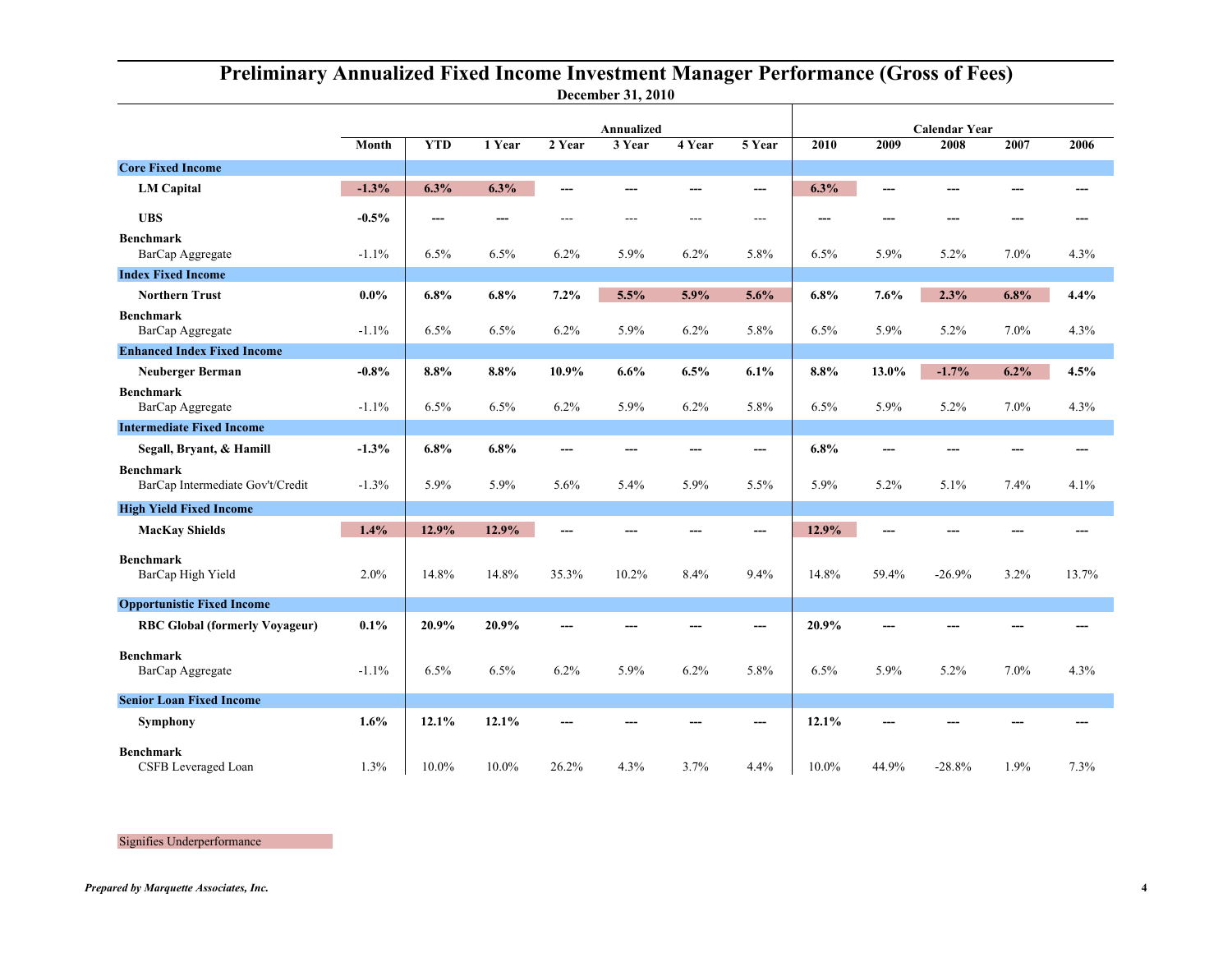#### **December 31, 2010 Preliminary Annualized U.S. Equity Investment Manager Performance (Gross of Fees)**

|                                                                               | Month           | <b>YTD</b>     | 1 Year         | 2 Year         | Annualized<br>3 Year | 4 Year       | 5 Year       | 2010           | 2009           | <b>Calendar Year</b><br>2008 | 2007          | 2006           |
|-------------------------------------------------------------------------------|-----------------|----------------|----------------|----------------|----------------------|--------------|--------------|----------------|----------------|------------------------------|---------------|----------------|
| <b>All-Cap Core Equity</b>                                                    |                 |                |                |                |                      |              |              |                |                |                              |               |                |
| <b>FIS Group</b>                                                              | $6.9\%$         | ---            |                |                |                      |              | ---          | $---$          | ---            |                              | ---           |                |
| <b>Benchmark</b><br>50% Russell 1000 / 50% Russell 2000                       | 7.3%            | 21.4%          | 21.4%          | 24.7%          | $0.0\%$              | 0.5%         | 3.6%         | 21.4%          | 28.0%          | $-35.6%$                     | 2.1%          | 17.0%          |
| <b>Large-Cap Value Equity</b>                                                 |                 |                |                |                |                      |              |              |                |                |                              |               |                |
| <b>Great Lakes</b>                                                            | 6.6%            | 18.0%          | 18.0%          | 20.4%          | $-3.0\%$             | $-0.4\%$     | 2.6%         | 18.0%          | 22.9%          | $-37.3%$                     | 7.4%          | 15.5%          |
| Wellington                                                                    | 8.2%            | 16.1%          | 16.1%          | 21.2%          | $0.3\%$              | 2.2%         | 5.6%         | 16.1%          | 26.5%          | $-31.6%$                     | 7.6%          | 20.1%          |
| <b>Benchmark</b><br>Russell 1000 Value                                        | 7.9%            | 15.5%          | 15.5%          | 17.6%          | $-4.4%$              | $-3.4%$      | 1.3%         | 15.5%          | 19.7%          | $-36.9%$                     | $-0.2%$       | 22.3%          |
| <b>Large-Cap Core Equity</b>                                                  |                 |                |                |                |                      |              |              |                |                |                              |               |                |
| RhumbLine                                                                     | 6.6%            | 14.8%          | 14.8%          | 20.6%          |                      |              | ---          | 14.8%          | 26.6%          |                              |               |                |
| <b>Benchmark</b><br>S&P 500                                                   | 6.7%            | 15.1%          | 15.1%          | 20.6%          | $-2.9%$              | $-0.8%$      | 2.3%         | 15.1%          | 26.5%          | $-37.0%$                     | 5.5%          | 15.8%          |
| <b>Large-Cap Growth Equity</b>                                                |                 |                |                |                |                      |              |              |                |                |                              |               |                |
| <b>CastleArk</b>                                                              | 5.8%            | 21.7%          | 21.7%          | 29.3%          | $-2.5%$              | $4.0\%$      | 4.3%         | 21.7%          | 37.4%          | $-44.9%$                     | 25.6%         | 5.4%           |
| Holland                                                                       | 4.6%            | 16.1%          | 16.1%          | 27.7%          | 2.8%                 | 4.5%         | 5.0%         | 16.1%          | 40.5%          | $-33.8%$                     | 9.4%          | 6.8%           |
| <b>Benchmark</b><br>Russell 1000 Growth                                       | 5.5%            | 16.7%          | 16.7%          | 26.6%          | $-0.5\%$             | 2.5%         | 3.8%         | 16.7%          | 37.2%          | $-38.4%$                     | 11.8%         | $9.1\%$        |
| <b>Mid-Cap Core Equity</b>                                                    |                 |                |                |                |                      |              |              |                |                |                              |               |                |
| <b>Earnest</b>                                                                | 7.0%            | 26.8%          | 26.8%          | 34.8%          | 2.4%                 | 4.1%         | ---          | 26.8%          | 43.3%          | $-41.4%$                     | 8.7%          | ---            |
| <b>Benchmark</b><br>Russell MidCap                                            | 6.9%            | 25.5%          | 25.5%          | 32.8%          | 1.1%                 | 2.2%         | 4.7%         | 25.5%          | 40.5%          | $-41.5%$                     | 5.6%          | 15.3%          |
| <b>Mid-Cap Growth Equity</b>                                                  |                 |                |                |                |                      |              |              |                |                |                              |               |                |
| <b>Geneva Capital</b>                                                         | 5.2%            | 31.0%          | 31.0%          | ---            | ---                  | ---          | $---$        | 31.0%          | ---            | ---                          | ---           |                |
| Rhumbline                                                                     | $6.2\%$         | ---            | ---            | ---            | ---                  | $---$        | ---          | $\overline{a}$ | ---            | ---                          | ---           |                |
| <b>William Blair</b>                                                          | 5.5%            | 25.4%          | 25.4%          | 30.7%          | $2.2\%$              | 4.9%         | ---          | 25.4%          | 36.2%          | $-38.4%$                     | 12.8%         |                |
| <b>Benchmark</b><br>Russell MidCap Growth<br><sup>1</sup> WB Custom Benchmark | 6.2%<br>$6.2\%$ | 26.4%<br>26.4% | 26.4%<br>26.4% | 36.0%<br>29.5% | $1.0\%$<br>2.0%      | 3.5%<br>1.8% | 4.9%<br>4.6% | 26.4%<br>26.4% | 46.3%<br>32.8% | $-44.3%$<br>$-36.8%$         | 11.4%<br>1.4% | 10.7%<br>16.2% |
| <b>SMID-Cap Value Equity</b>                                                  |                 |                |                |                |                      |              |              |                |                |                              |               |                |
| Ariel                                                                         | $9.2\%$         | 26.6%          | 26.6%          | 45.1%          | $4.0\%$              | 3.0%         | 4.4%         | 26.6%          | 66.3%          | $-47.0%$                     | $-0.3%$       | 10.2%          |
| <b>Benchmark</b><br>Russell 2500 Value                                        | 7.7%            | 24.8%          | 24.8%          | 26.2%          | 2.7%                 | 0.1%         | 3.9%         | 24.8%          | 27.7%          | $-32.0%$                     | $-7.3%$       | 20.2%          |
| <b>Small-Cap Value Equity</b>                                                 |                 |                |                |                |                      |              |              |                |                |                              |               |                |
| <b>Keeley</b>                                                                 | 7.9%            | 27.3%          | 27.3%          | 33.0%          | $-0.9%$              | $0.9\%$      | 4.0%         | 27.3%          | 38.9%          | $-45.2%$                     | 6.1%          | 16.7%          |
| <b>Benchmark</b><br><sup>2</sup> Custom Benchmark                             | 8.3%            | 24.5%          | 24.5%          | 26.8%          | $-0.3%$              | $-0.6%$      | 3.2%         | 24.5%          | 29.2%          | $-38.4%$                     | $-1.4%$       | 20.2%          |

<sup>1</sup> Custom Benchmark is currently Russell MidCap Growth. Before 6/1/09, it is Russell 2500.

² Custom Benchmark is currently Russell 2000 Value. Before 8/1/09, it is Russell MidCap Value.

Signifies Underperformance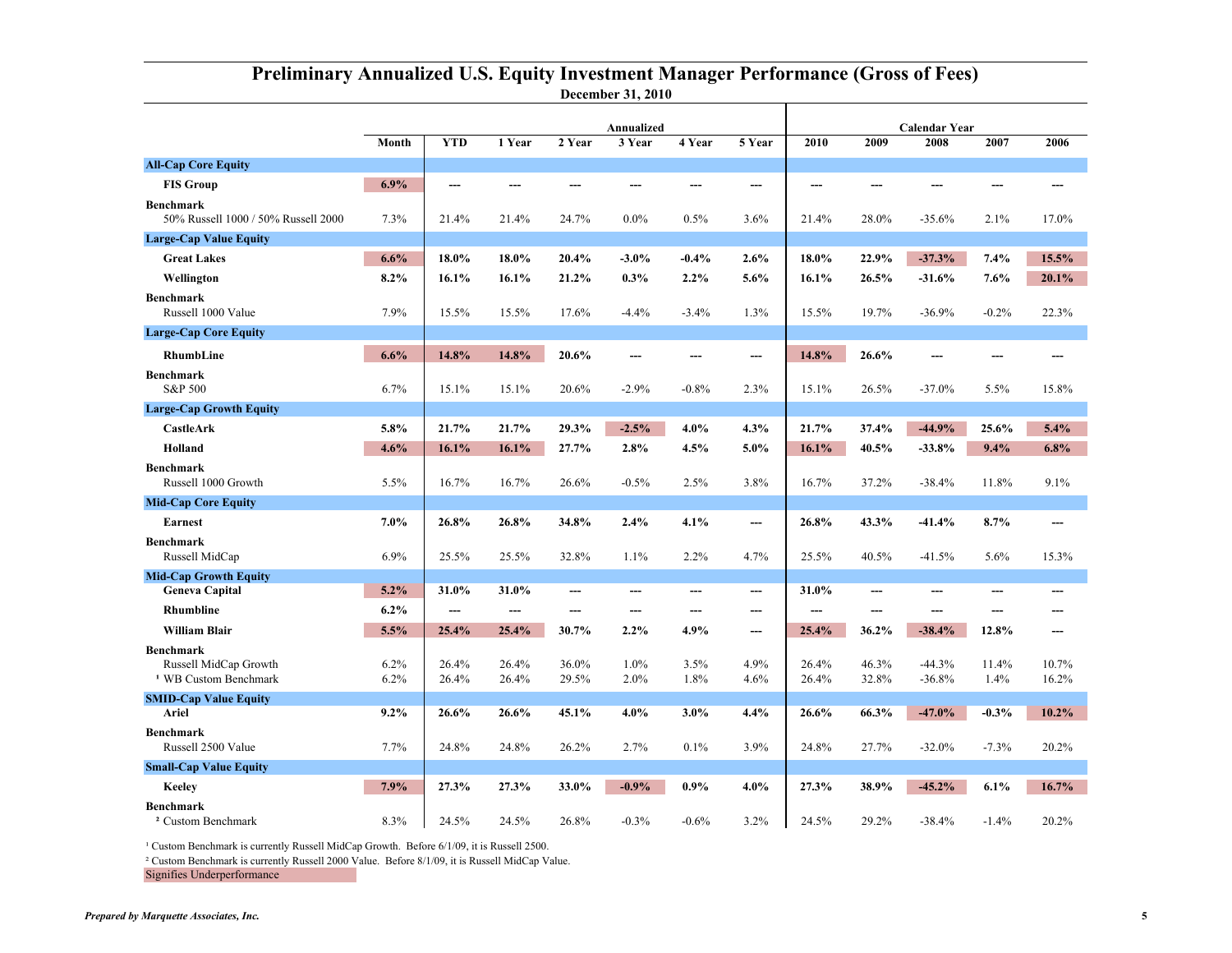## **December 31, 2010 Preliminary Annualized International and Hedged Equity Investment Manager Performance (Gross of Fees)**

Τ

|                                                                |              | <b>Annualized</b> |               |                |                    |                    | <b>Calendar Year</b> |               |                |                      |                 |               |
|----------------------------------------------------------------|--------------|-------------------|---------------|----------------|--------------------|--------------------|----------------------|---------------|----------------|----------------------|-----------------|---------------|
|                                                                | Month        | <b>YTD</b>        | 1 Year        | 2 Year         | 3 Year             | 4 Year             | 5 Year               | 2010          | 2009           | 2008                 | 2007            | 2006          |
| <b>International Core Equity</b>                               |              |                   |               |                |                    |                    |                      |               |                |                      |                 |               |
| NTGI ACWI ex. U.S.                                             | 7.8%         | 11.4%             | 11.4%         | 25.6%          | ---                |                    | ---                  | 11.4%         | 41.7%          | ---                  |                 |               |
| <b>Benchmark</b><br>MSCI ACWI ex. U.S.                         | 7.9%         | 11.6%             | 11.6%         | 26.0%          | $-4.6%$            | 0.4%               | 5.3%                 | 11.6%         | 42.1%          | $-47.1%$             | 14.1%           | 23.9%         |
| <b>International Value Equity</b>                              |              |                   |               |                |                    |                    |                      |               |                |                      |                 |               |
| <b>LSV</b>                                                     | $9.2\%$      | 12.6%             | 12.6%         | 23.5%          | $-5.2\%$           | $-3.1%$            | 3.3%                 | 12.6%         | 35.3%          | $-44.8%$             | 2.7%            | 32.6%         |
| <b>Benchmark</b><br><b>MSCI EAFE Value</b>                     | 8.4%         | 3.3%              | 3.3%          | 17.7%          | $-8.2%$            | $-4.8%$            | 1.4%                 | 3.3%          | 34.2%          | $-44.1%$             | $6.0\%$         | 30.4%         |
| <b>International Growth Equity</b>                             |              |                   |               |                |                    |                    |                      |               |                |                      |                 |               |
| <b>MacKay Shields</b>                                          | 6.8%         | 5.9%              | 5.9%          | 13.6%          | $-0.8%$            | 1.3%               | 7.0%                 | 5.9%          | 21.8%          | $-25.0%$             | 7.5%            | 32.5%         |
| <b>Walter Scott</b>                                            | 6.8%         | 12.3%             | 12.3%         | 21.1%          | $-0.4%$            | 3.0%               | 6.3%                 | 12.3%         | 30.6%          | $-33.5%$             | 12.9%           | 19.9%         |
| <b>Benchmark</b><br><b>MSCI EAFE Growth</b>                    | 7.9%         | 12.3%             | 12.3%         | 20.5%          | $-5.9%$            | $-0.8%$            | 3.5%                 | 12.3%         | 29.4%          | $-42.7%$             | 16.5%           | 22.3%         |
| <b>International Small-Cap Equity</b>                          |              |                   |               |                |                    |                    |                      |               |                |                      |                 |               |
| <b>NTGI Small-Cap International</b>                            | 11.1%        | 24.5%             | 24.5%         | 37.1%          | ---                | $---$              | ---                  | 24.5%         | 51.0%          | ---                  | $---$           | $---$         |
| <b>Benchmark</b><br>MSCI World ex USA Small-Cap                | 11.3%        | 24.5%             | 24.5%         | 37.0%          | $-0.8%$            | 0.2%               | 3.8%                 | 24.5%         | 50.8%          | $-47.0%$             | 1.5%            | 19.3%         |
| <b>International Emerging Core Equity</b>                      |              |                   |               |                |                    |                    |                      |               |                |                      |                 |               |
| <b>William Blair</b>                                           | 4.5%         | 24.8%             | 24.8%         | 50.0%          | $-4.9%$            | 3.8%               | 10.4%                | 24.8%         | 80.1%          | $-61.7%$             | 35.1%           | 41.0%         |
| <b>Benchmark</b><br><b>MSCI EM</b>                             | 7.1%         | 18.9%             | 18.9%         | 45.7%          | $-0.3%$            | 8.4%               | 12.8%                | 18.9%         | 78.5%          | $-53.3%$             | 39.4%           | 32.2%         |
| <b>Hedged Equity Fund of Funds</b>                             |              |                   |               |                |                    |                    |                      |               |                |                      |                 |               |
| <b>K2 Advisors</b>                                             | 2.5%         | 4.6%              | 4.6%          | ---            |                    |                    | ---                  | 4.6%          | ---            |                      |                 |               |
| <b>Rock Creek</b>                                              | 2.3%         | $6.0\%$           | 6.0%          | $---$          | ---                | ---                | $---$                | 6.0%          | ---            | ---                  | ---             |               |
| <b>Benchmark</b><br><b>HFRX Hedged Equity</b><br>Wilshire 5000 | 5.2%<br>6.9% | 8.9%<br>17.2%     | 8.9%<br>17.2% | 11.0%<br>22.6% | $-2.8%$<br>$-1.9%$ | $-1.3%$<br>$-0.1%$ | 0.7%<br>2.9%         | 8.9%<br>17.2% | 13.1%<br>29.4% | $-25.5%$<br>$-37.3%$ | $3.2\%$<br>5.7% | 9.2%<br>15.9% |

Signifies Underperformance